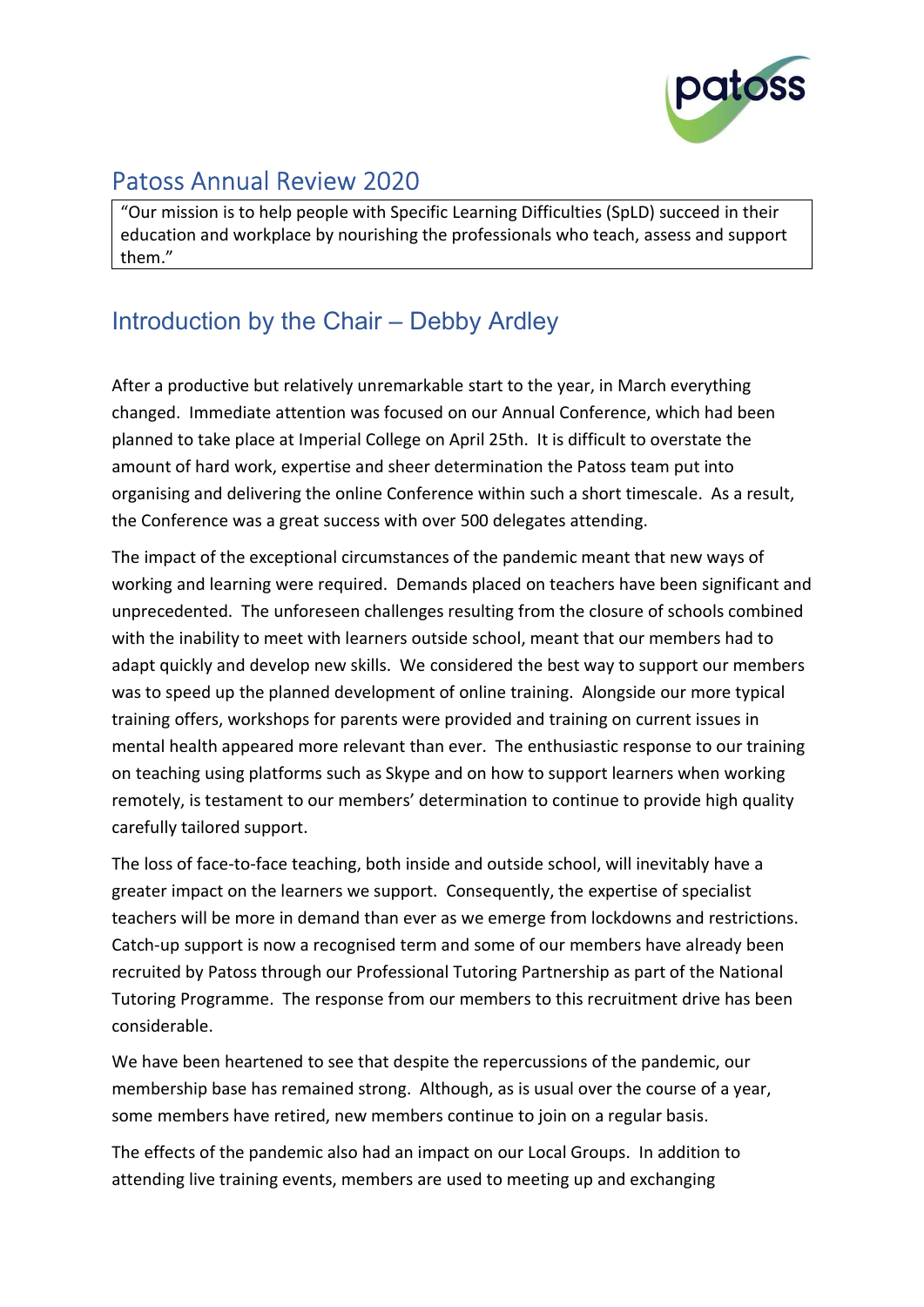ideas/experiences in person and this is highly valued. Nevertheless, undaunted, many Local Groups offered opportunities for their members to meet up online and some have been able to provide online training.

Despite extra demands on their time, members of the Board have continued to work on behalf of Patoss and their valuable input is much appreciated.

2020 was indeed challenging and at times gruelling but the resilience and professionalism demonstrated by you, our members, is indeed remarkable and we will have entered 2021 with many more skills and abilities. The most engaging learning styles are those that are more interactive. Although face-to-face learning is better than learning exclusively online, blended learning can draw on the best of both worlds and create a better learning experience. Another positive outcome of recent events is that there will be greater appreciation and respect for teachers and their important role in society.

On behalf of the Board, I would like to thank you all for your continued support for Patoss.

### Patoss Support

"I have recently decided to change to PATOSS for my APC, and this course has confirmed for me that PATOSS is the best organisation to be affiliated with, and the first place to look for relevant training."

## Chief Executive Report 2020, Lynn Greenwold

This past year has challenged us all in more ways than we could have imagined. At this time in 2020 who would have anticipated we would face over a year of life so different? Yet, we have found new ways of working to support each other, our colleagues and learners. I have been incredibly impressed with the ingenuity and dedication I have seen exhibited by our members and our wonderful Patoss staff to assure we support each other, maintain and grow our skills to reach those who need us.

#### Supporting Professional Practice and the Wider Community

As we could not get together face-to-face, Patoss has substantially expanded our on-line training offers to support our community. As a consequence we have managed to reach many more professionals and parents.

These successes are the result of an extremely hardworking very small team and I am full of gratitude and admiration for their dedication.

We are delighted we have been able to reach substantially more members through this online training and updates than ever before. Fully 62% of members were able to access our training where in previous years 30% could participate.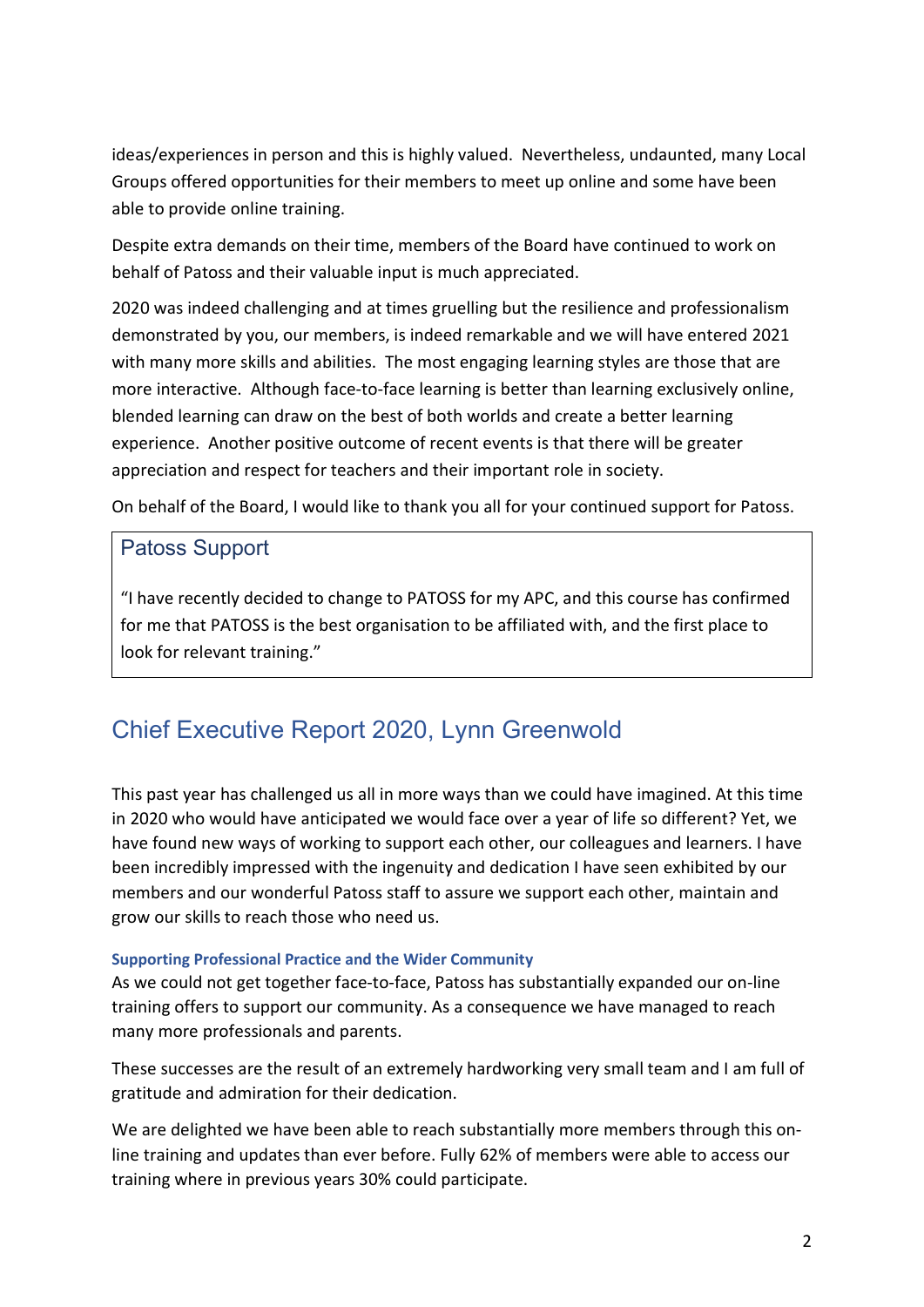We delivered free online training to well over 1000 participants.

Our training remains of the highest quality, bringing experts in their fields and understanding to the fore. As the year progressed we continued to develop various ways of presenting with both recorded, live-online, and interactive sessions. And we continue to explore even more ways to bring members what they find most useful.

#### National Tutoring Programme -Professional Tutoring Partnership

Patoss is proud to be part of the Professional Tutoring Partnership. Joining together with Real Group, Dyslexia Guild, BDA and Helen Arkell Dyslexia Charity we are bringing our specialist teachers into schools to help children catch up and develop their learning skills. Many of our members have joined this partnership to support schools and teachers in giving students who may have fallen behind during the lockdown the tools to get back on track. Our specialist tutors supported by a focused partnership training programme and professional mentors are delivering training in person and online.

Your commitment to this national effort is making such a difference to children who need it most.

An enthusiastic tutor told us that her day's teaching had been the best experience of teaching children, to date. She described the joy of working with children who were so very much in need of help learning to read and write and who engaged completely with the teaching that they would never usually get the chance to experience. She asked to pass on her thanks to the partnership for giving children and tutors this opportunity.

Our Patoss / SEND Solutions online course, Understanding and Supporting Learners with Dyslexia, has now been fully approved by CPD Standards and will be launched after the conference. The training is open to all school staff and aims to achieve effective change in practice, offering practical solutions within a theoretical framework. Pilots have been very well received. Here are a few comments from the feedback.

'It is presented in easy-to-manage chunks with a variety of ways of displaying the information (including graphs and infographics) which has helped me to stay interested and motivated throughout.'

'Extremely useful! I have learned a lot from the course and look forward to using my expertise to help the children and staff in my school.'

#### Patoss Membership

We are delighted to have welcomed 335 new members to Patoss in 2020.

Once again, my thanks to our wonderful Patoss team and the Patoss Board for all their support and to our members in making us stronger through this difficult time to build an even better future.